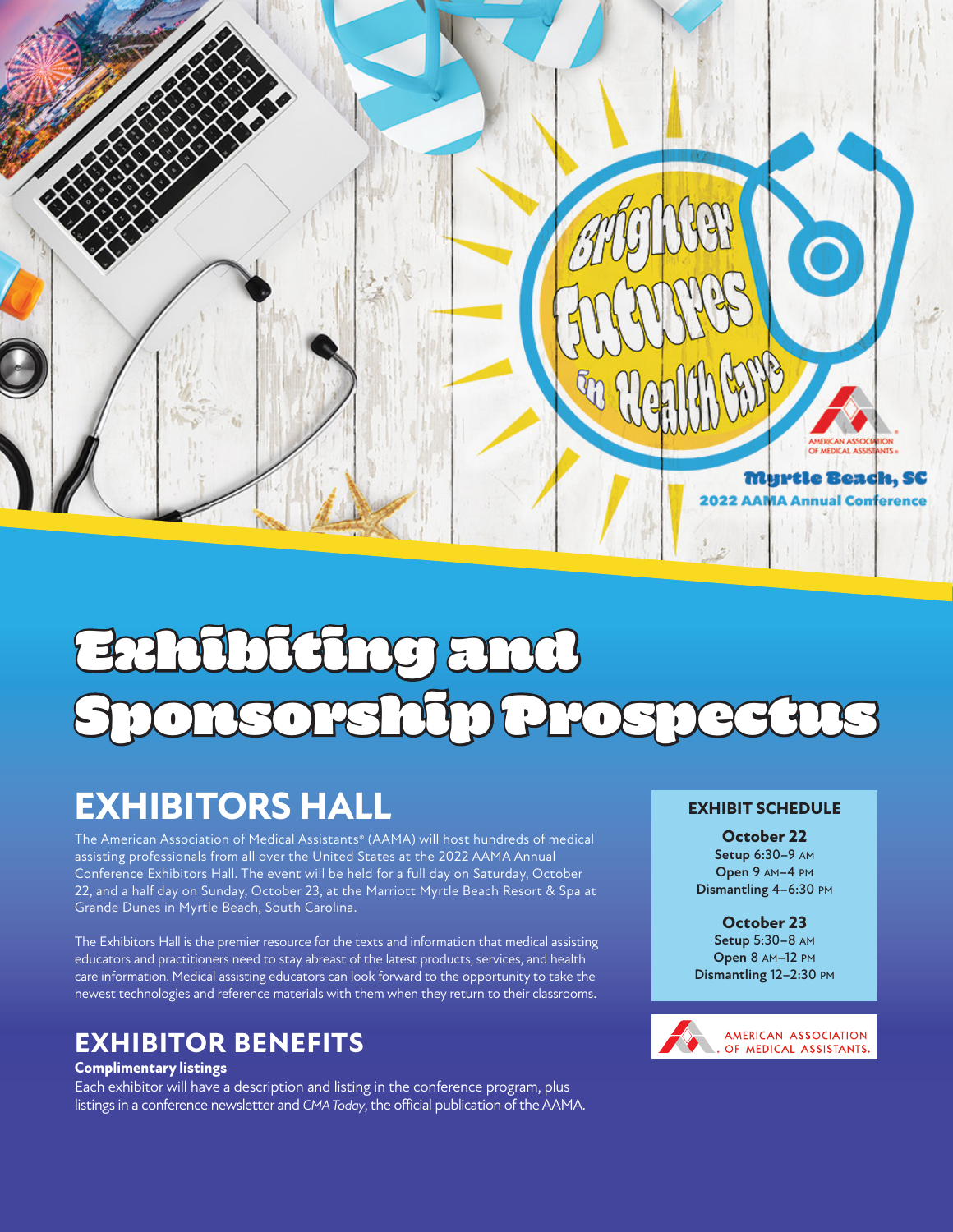# **GENERAL INFORMATION, TERMS, AND CONDITIONS**

Application for space at the 2022 Exhibitors Hall indicates the applicant's willingness to abide by all accompanying terms and conditions, as well as such additional rules and regulations the AAMA deems necessary to the success of the Exhibitors Hall, provided these latter do not materially alter the exhibitor's contractual rights.

#### **Payment Terms**

Full payment must accompany the application and signed contract. Payment must be received by August 1, 2022.

#### **Admission**

Exhibitor admission to the Exhibitors Hall will be by badge and business card only, and badges must be worn at all times. Badges can be obtained at the conference registration desk. Badge swapping among personnel is prohibited. Exhibitors without tables may not sell on the floor. The AAMA shall have sole control over all admission policies at all times.

#### **Exhibitors Hall Information and Requirements**

**Location.** The AAMA reserves the right to make any modifications necessary to meet the needs of the exhibitors and Exhibitors Hall programs.

**Assignment.** Tables are assigned on a first-paid, first-served basis. The AAMA will consider all table space preferences but reserves the right to adjust space assignments should conditions necessitate such action. Each exhibitor will be provided one (1) table and two (2) chairs.

**Usage.** Exhibitor items may not exceed tabletops. Interference with normal traffic flow or infringement on neighboring exhibitors is prohibited.

**Local regulations.** All materials and equipment must conform to applicable local building, electrical, fire, and related safety regulations.

**Use of the AAMA logo and name.** Exhibitors and sponsors are granted no rights to use the AAMA logo, name (in both its full and abbreviated forms), trademarks, or trade names for any purpose—before,

during, and after the AAMA Annual Conference—without express written approval of the AAMA. This prohibition includes use of the AAMA logo and other AAMA-identifying words and/or symbols on products that are sold by exhibitors and sponsors before, during, and after the AAMA Annual Conference without express written approval of the AAMA. Exhibitors and sponsors may not publish or create any communications or promotional materials that reference the American Association of Medical Assistants, the AAMA, or any other AAMA-identifying words and/or symbols without express written approval of the AAMA.

**Subletting space.** Exhibitors may not assign, sublet, or apportion the whole or any part of the space allotted to them and may not advertise or display goods or services other than those manufactured or sold by them in the regular course of their business.

**Supervision of space.** The exhibitor shall provide staffing of Exhibitors Hall space(s) throughout the exhibit dates and hours, at no time during those dates and hours leaving the space unattended.

**Care of space.** Exhibitors must, at their expense, keep neat and in good order Exhibitors Hall space(s) contracted for herein. The hotel will provide general maintenance of the aisles, hotel lighting, heating, air conditioning, and ventilation.

**Prizes.** Prizes are encouraged. Floor prizes may be given from private drawings at any of the Exhibitors Hall tables. The exhibitor assumes responsibility for conducting the drawing and the delivery of prizes. In addition, the AAMA will provide a prize ticket to each vendor exhibit for distribution at random to an exhibit attendee.

**Food and beverage.** No liquor may be served from the Exhibitors Hall tables.

**Sound devices.** Operation of sound devices that do not project sound beyond the exhibitor's space is allowed.

#### **Shipping and Storage**

Each exhibitor must assume responsibility for shipping and storage of materials for their tabletops.

#### *No crates will be accepted by the hotel.*

#### **Installation and Removal**

Setup of exhibits may begin at 6:30 am on Saturday, October 22, and 5:30 am on Sunday, October 23. All setups must be completed 30 minutes prior to the opening of Exhibitors Hall at 9 am Saturday and 8 am Sunday. Dismantling of exhibits may not begin prior to 4 pm on Saturday, October 22, and must be completed by 6:30 pm on Saturday if exhibiting for only one day. If exhibitor is attending Sunday as well, then dismantling begins at 12 pm on Sunday, October 23, and must be completed by 2:30 pm.

#### **Headquarters Hotel**

The Marriott Myrtle Beach Resort & Spa at Grande Dunes is the headquarters for the AAMA 2022 Annual Conference and Exhibitors Hall. Please refer to the Annual Conference Registration Brochure for information on housing.

#### **Contract Cancellations**

Notification for cancellation of exhibit table space(s) must be submitted in writing and postmarked no later than August 15. A refund per canceled space will be issued (minus a \$40 administrative fee). No refunds will be made for cancellations postmarked after August 15.

#### **Failure to Occupy Space**

Any exhibit space not occupied by noon on October 22 may be canceled or reassigned without any obligation on the part of the AAMA for any refund.

#### **Use of Music**

No exhibitor may use music, whether live or recorded, at its table without the prior written approval of the AAMA, which will require the exhibitor to have appropriate music licensing agreements for the public performance of any copyrighted music used by the exhibitor.

#### **Liability**

The AAMA, the meeting coordinator, the conference hotel, and the employees or representatives thereof are not responsible for injury, loss, or damage that may occur to the exhibit or employees of the exhibit or the exhibitor's property from any cause whatsoever before, during, or after the period covered by the Exhibitors Hall contract.

The exhibitor agrees to indemnify those listed above against any claims for such loss, damage, or injury. Upon signing the contract, the exhibitor expressly releases the foregoing institutions, individuals, and committees from any and all claims for loss, damage, or injury. This also includes the period of shipping and storage prior to and following the conference.

In addition, the exhibitor agrees to hold harmless and indemnify the AAMA, its officers, directors, employees, and agents from any and all claims, demands, or actions arising out of or as a result of any act or omission on the part of the exhibitor, its officers, directors, employees, agents, or invitees, as a result of its exhibit or otherwise related to the conference.

Small or easily portable articles of value should be properly secured or removed for safekeeping during the hours the exhibits are closed.

Should a situation beyond the control of the AAMA arise to prevent the opening of the conference or exhibits, the AAMA may not be held liable for any expenses incurred except for rental cost of the assigned exhibit space.

#### **Canvassing by Nonexhibitors**

The use of Exhibitors Hall space to demonstrate products, solicit orders, or distribute advertising matter is limited to individuals, business firms, manufacturers, and dealers who have contracted and paid for space assignments. No other AAMA meeting space may be used for these purposes and no other persons or concerns are permitted to demonstrate their products, solicit orders, or distribute advertising matter at the Exhibitors Hall. Any violation of this rule will be followed by ejection from the Exhibitors Hall of the offending person(s).

#### **Eligible Exhibits**

The AAMA reserves the right to refuse rental of display space to any entity, for any reason, at the sole discretion of the association.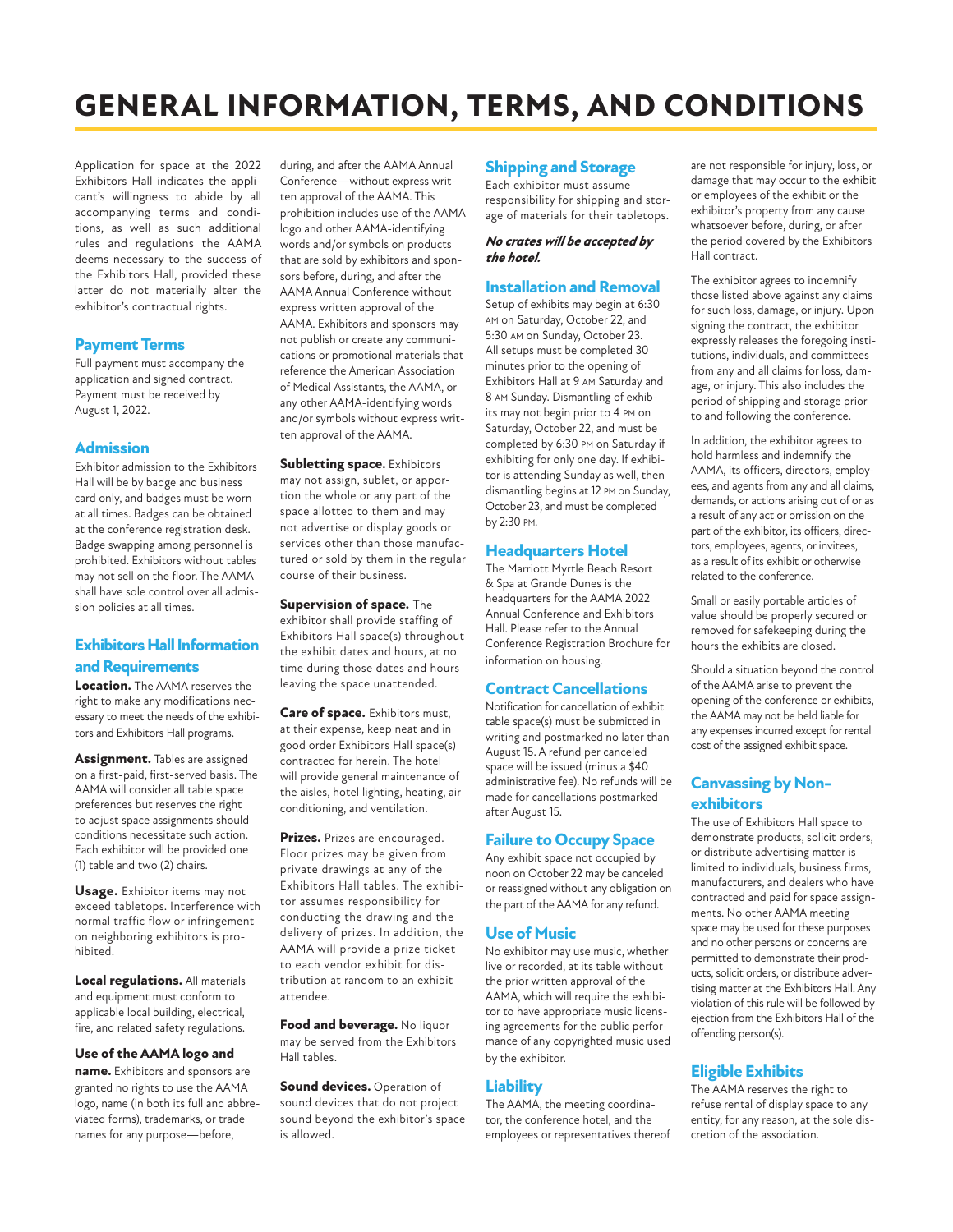## **CONTRACT FOR EXHIBITORS HALL SPACE**

All provisions of the "General Information, Terms, and Conditions" page are incorporated into this contract. By signing below, the exhibitor agrees to all provisions of this page and the "General Information, Terms, and Conditions" page.

The exhibitor assumes the entire responsibility and liability for losses, damages, and claims arising out of exhibitor's activities on the hotel premises and will indemnify, defend, and hold harmless the hotel, its agents, servants, and employees from any and all such losses, damages, and claims.

The hotel will not be responsible or liable for any loss, damage, or claims arising out of exhibitor's activities on the hotel premises except for any claims, loss, or damages arising directly from its negligence.

#### **Agreed to and accepted by**

 $Company:$ 

Representative (Printed): \_\_\_\_\_\_\_\_\_\_\_\_\_\_\_\_\_\_\_\_\_\_\_\_\_\_\_\_\_\_\_\_\_\_\_\_\_\_\_\_\_\_\_\_\_\_\_\_\_\_\_\_\_\_\_\_\_\_\_\_\_\_\_\_\_\_\_\_\_\_\_\_\_\_\_\_\_\_\_

Signature: \_\_\_\_\_\_\_\_\_\_\_\_\_\_\_\_\_\_\_\_\_\_\_\_\_\_\_\_\_\_\_\_\_\_\_\_\_\_\_\_\_\_\_\_\_\_\_\_\_\_\_\_\_\_\_\_\_\_\_\_\_\_\_\_\_\_\_\_\_\_\_\_\_\_\_\_\_\_\_

Date: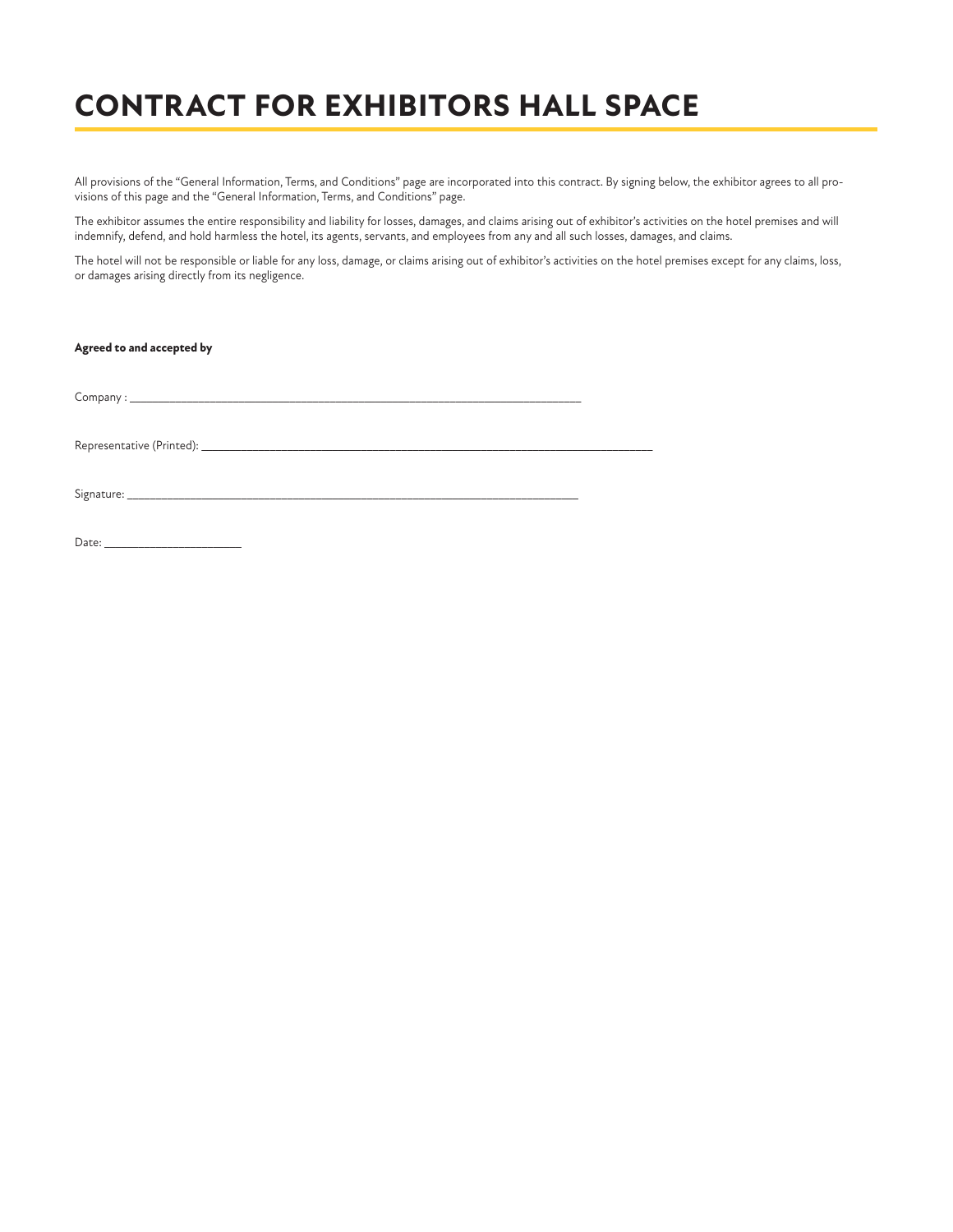# **EXHIBITING AND SPONSORSHIPS ORDER FORM**

#### **Exhibitor Opportunities**

**Fees per table** (nonprofits call the AAMA).

|                                                       | $\Box$ General                 | \$400 |  |
|-------------------------------------------------------|--------------------------------|-------|--|
|                                                       | Silver Package                 | \$450 |  |
|                                                       | $\Box$ Gold Package            | \$600 |  |
|                                                       | Local Small Business Discount* | \$250 |  |
| *Any exhibitor with North or South Carolina addresses |                                |       |  |
|                                                       |                                |       |  |

Total number of tables requested: \_\_

Total cost for requested tables: \_

#### **Sponsorship Opportunities\***

| <b>Breakfast Sponsor</b>   | \$300 |
|----------------------------|-------|
| □ Charging Station Sponsor | \$300 |
| Scavenger Hunt Sponsor     | \$200 |
| Photo Booth Sponsor*       | \$200 |

\*Sponsorship opportunities are not exclusive to a single purchaser.

*Table space is assigned on a first-paid basis.*

#### **Full payment for each table space reserved must accompany this application and be received by August 1, 2022.**

Checks should be made payable to the AAMA. Please provide the information requested on this form with your exhibit fee and send to the AAMA by mail or fax:

Mail: AAMA Conference Exhibitors 20 N. Wacker Dr., Ste. 1575 Chicago, IL 60606 Fax: 312/899-1259

For questions, call 800/228-2262 or email Conference@aama-ntl.org

#### **Conference Program Information**

You must provide a product description to receive a listing. Write the description below, or attach a separate sheet with your description written in 25 words or less. Contracts for space without descriptions will not be processed.

#### **Mailing and Contact Information** (Please type or print all information.)

|                                                                                  | $\Box$ For profit $\Box$ Nonprofit |  |  |
|----------------------------------------------------------------------------------|------------------------------------|--|--|
|                                                                                  |                                    |  |  |
|                                                                                  |                                    |  |  |
|                                                                                  |                                    |  |  |
| Names of reps who will be at the Exhibitors Hall: ______________________________ |                                    |  |  |

(If names are not provided with application, badges must be picked up at the registration desk. Exhibitor admission to the Exhibitors Hall is by badge and business card only.)

| <b>Payment Method</b>                                                                                                                                                                                                         | <b>For AAMA Office Use Only</b>                                                                                              |
|-------------------------------------------------------------------------------------------------------------------------------------------------------------------------------------------------------------------------------|------------------------------------------------------------------------------------------------------------------------------|
|                                                                                                                                                                                                                               |                                                                                                                              |
| $\Box$ Charge my: $\Box$ American Express<br>$\Box$ Discover<br>$\Box$ Visa<br>$\Box$ Mastercard                                                                                                                              |                                                                                                                              |
| Expiration Date: ___________                                                                                                                                                                                                  | <b>Total Payment</b><br>Submitted: All and the state of the state of the state of the state of the state of the state of the |
| Name on card: the contract of the contract of the contract of the contract of the contract of the contract of the contract of the contract of the contract of the contract of the contract of the contract of the contract of | Approved by: _____________________                                                                                           |
|                                                                                                                                                                                                                               | Date Accepted: _______________                                                                                               |
|                                                                                                                                                                                                                               |                                                                                                                              |

To pay over the phone, please email SPirani@aama-ntl.org to schedule a call.